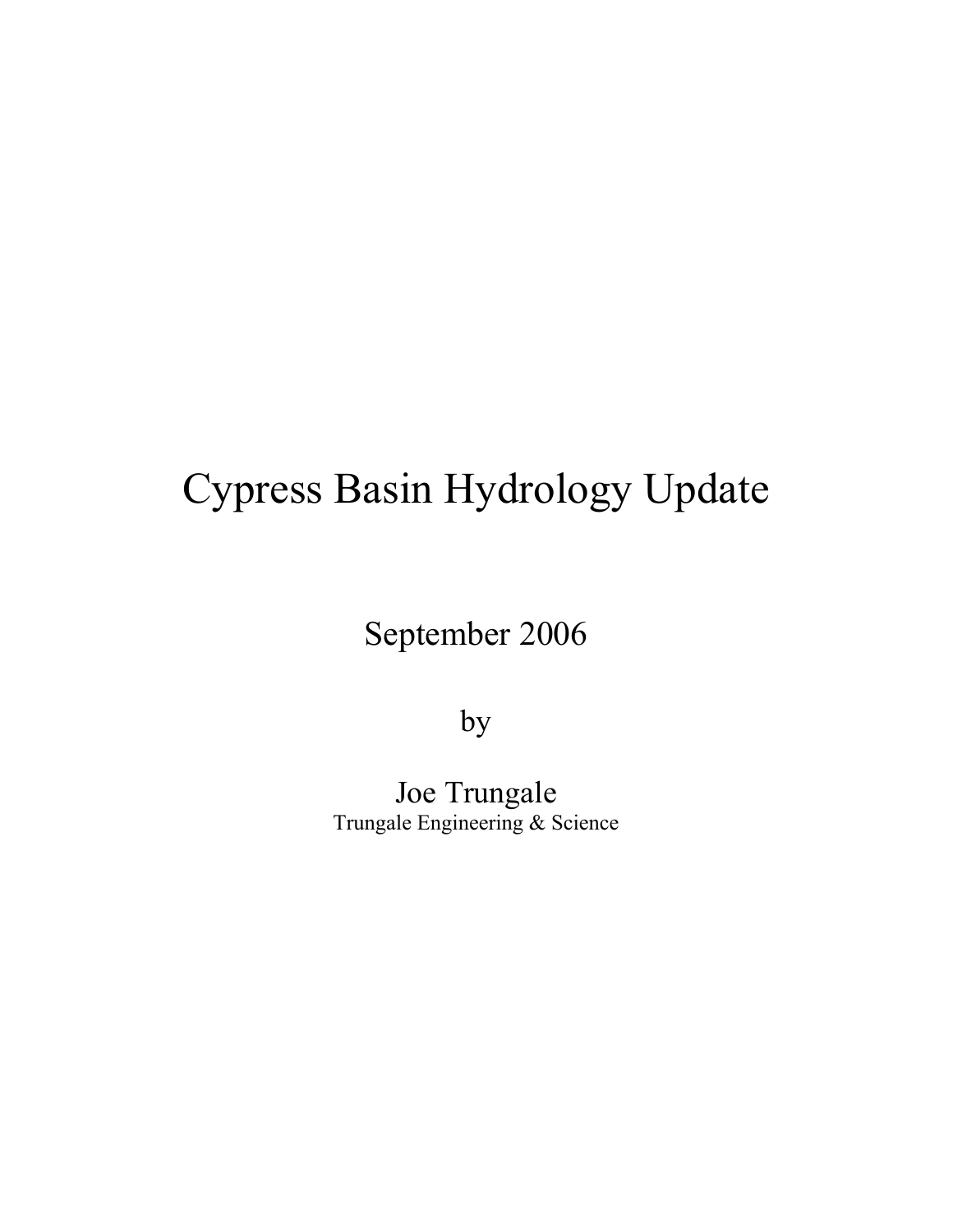### **Introduction**

This document is an update to the *Summary Report Supporting the Development of Flow Recommendations for the Stretch of Big Cypress Creek below Lake O' the Pines Dam*, (Winemiller et al. 2005). The original summary document was used at the first Big Cypress Bayou – Caddo Lake Flow-Ecology workshop in May 2005 to develop building block flow recommendations. Eighty-seven scientists, water managers, and local community members participated in the two-day workshop.

In addition to providing an update of the progress and proposals made since May 2005, this document presents options for moving forward in a manner which is consistent with the methodologies defined in the Texas Instream Flow Program (TIFP). This program has produced guidance documents on how the state intends to proceed with studies to determine instream flow needs. In general, the documents lay out a methodology for performing instream flow assessments to address four riverine components: hydrology and hydraulics, biology, water quality, and physical processes (geomorphology). A fifth component, connectivity, is also included.

The TIFP was reviewed and evaluated by the National Academy of Sciences (NAS) and the guidance documents are currently being revised by the state agencies. A number of the NAS recommendations are included in the Caddo Flow-Ecology process including an expanded stakeholder process, the use of a desktop tool such as The Nature Conservancy's Indications of Hydrologic Alteration (IHA) and the use of a building block approach to develop subsistence, base, high pulse and overbank flow recommendations.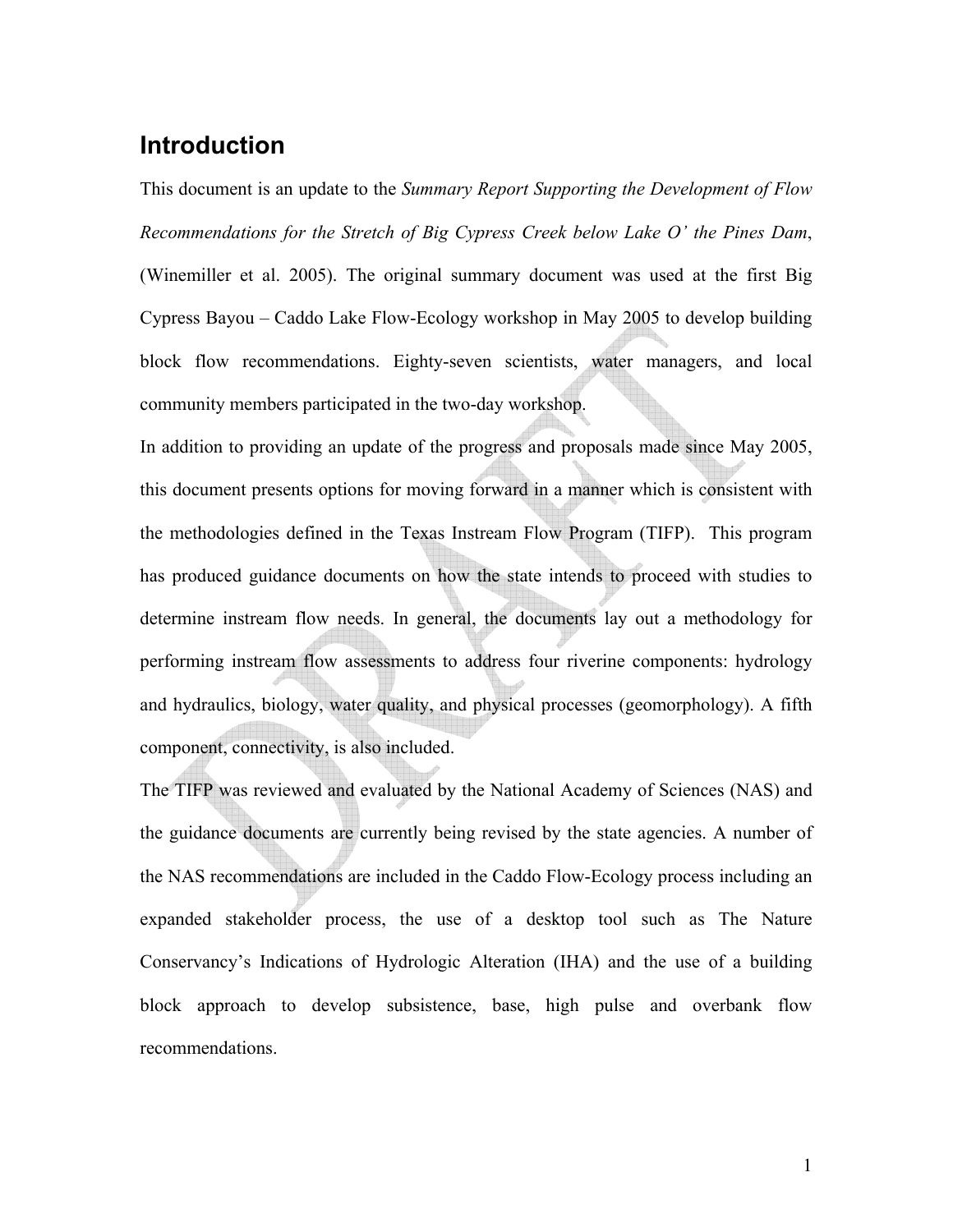This document restructures the Caddo research priorities into the TIFP format, provides an update of research activities currently underway and lays out options to move forward. The Caddo Flow-Ecology approach and the TIFP while similar are not identical. One notable issue is that the TIFP does not specifically address wetland and lake issues which are obviously of primary importance in the Caddo Lake area. One of the important developments which has taken place in the last year has been the initiation, led by the Texas Commission on Environmental Quality, of a Watershed Protection Plan (WPP) for Caddo Lake. A WPP is similar to the more well known Total Maximum Daily Load (TMDL) although the WPP provides for more flexibility than the TDML. Since TMDL's are addressed in the TIFP under the water quality sections and because many of the lake research priorities identified in the workshop might be addressed within the WPP, the WPP will be addressed in the water quality section. This oversimplification is no doubt too restrictive to the lake issues and to the WPP but is useful for the purposes of this document.

#### *Organization*

This report follows a similar structure to the original A&M report in that it includes sections on the four principle riverine components, hydrology, biology, water quality and physical processes (geomorphology). Within each section the following topics will be addressed.

• Review of summary document and research priorities. Clarify and resolve outstanding issues, supplement with newly discovered data and give status report on research priorities. As part of this update we will also include any additional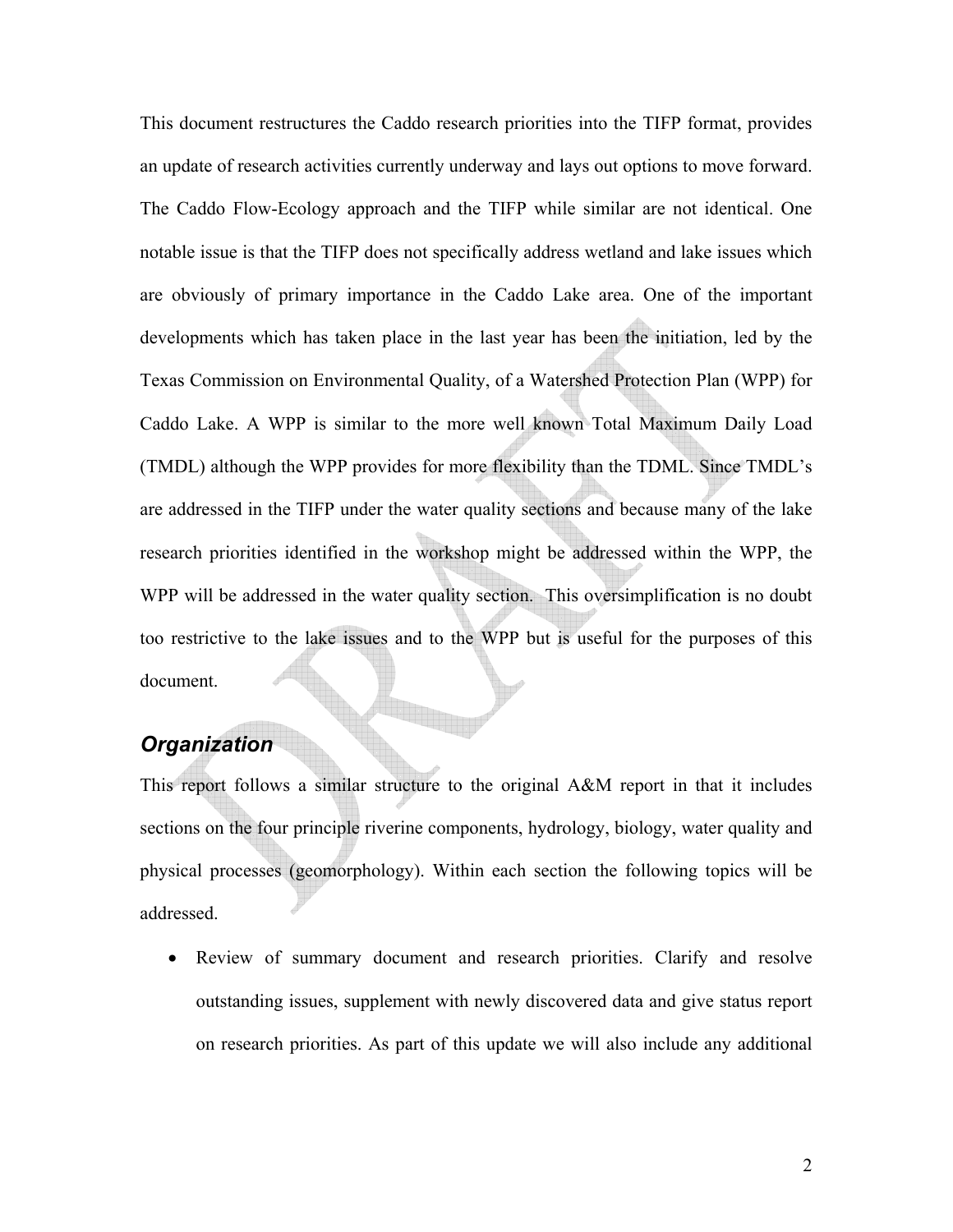information needs to help develop building block type recommendations to for Little and Black Cypress.

- Provide a status report of on-going research including methods, results, interpretation and discussion of implications on flow recommendations.
- Consistency with the methods prescribed by the Texas Instream Flow Program. There is now two years worth of studies currently underway on the instream flow. The scopes of work for these studies will be reviewed and there suitability/applicability to the Cypress/Caddo work evaluated.

The final section of this document will address connectivity. Connectivity, while sometime treated as one the five riverine components to be addressed in instream flow studies, (Annear and others, 2002) is treated some what differently in the TIFP than the other four components. Its meaning has to do with spatial and temporal connections; lateral connectivity addresses connections from headwaters to the mouth, longitudinal connectivity addresses connections from the channel to floodplain, and vertical connectivity addresses the connections between surface and groundwater. In pervious work as part of the Caddo/Cypress Flow Ecology work these issues related are scattered among the other components.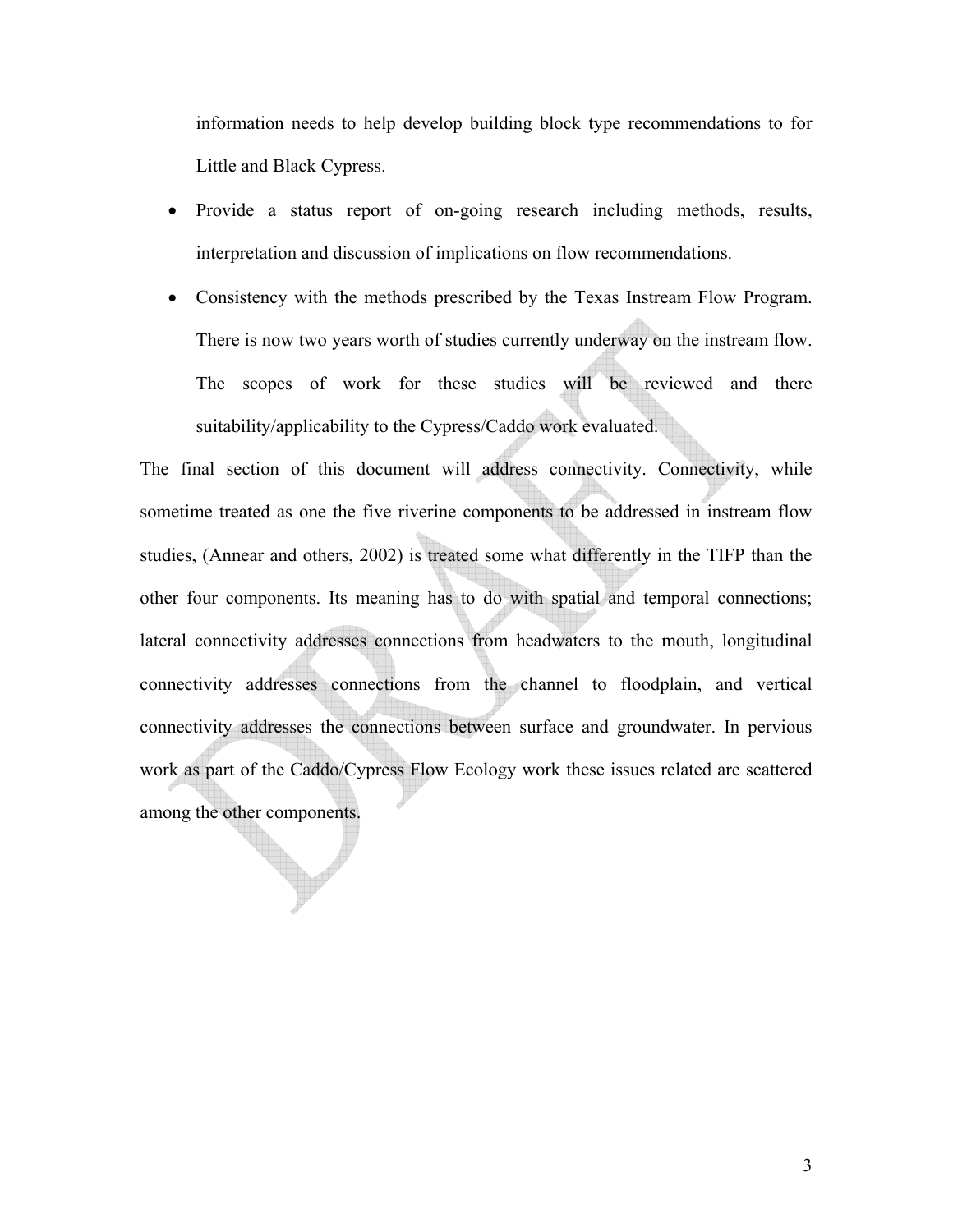## **Hydrology and Hydraulics**

## *Review of Summary document*

The original scope of work between TNC and TAMU for the development of the

summary document included the following tasks to address issues of hydrology and

hydraulics.

| <i>v</i> draulics. |                                                                                                                                                                                                                                         |
|--------------------|-----------------------------------------------------------------------------------------------------------------------------------------------------------------------------------------------------------------------------------------|
| <b>Hydrology</b>   |                                                                                                                                                                                                                                         |
|                    | 1. Do stream gauges exist along the river, and if so, where are they located, who<br>maintains them, and how long have they been in operation?                                                                                          |
|                    | 2. Have lake level elevations been monitored, and if so, for how long and by<br>whom?                                                                                                                                                   |
|                    | 3. What are/were the typical seasonal patterns of natural river flow and lake level<br>fluctuation, e.g., when do higher flows tend to occur, when do the lowest flows<br>occur?                                                        |
|                    | 4. To what extent have lake levels and the base, high pulse, and overbank flows<br>in the river changed over time in response to human influences? Have extreme<br>low flows (i.e., subsistence flows) become more frequent or extreme? |
|                    | 5. What are the primary human influences on the flow regime, and where do<br>these impacts occur? Do certain human impacts (e.g., dam construction)<br>appear to dominate over other human influences?                                  |
|                    | 6. What types of water development activities are planned for the future, and how<br>might those developments influence river flows and lake levels?                                                                                    |
| 7.                 | How important are ground water contributions to base flows? What is the<br>nature of hydraulic connections between river or lake stage and alluvial water<br>table levels?                                                              |
| <b>Hydraulics</b>  |                                                                                                                                                                                                                                         |
|                    | 1. Has any hydraulic modeling been performed for the river? Has any flood<br>hazard mapping been undertaken?                                                                                                                            |
|                    | 2. How well are relationships between river and lake stages (water elevations)<br>and river flow understood?                                                                                                                            |
| 3.                 | How well are relationships between river flow and the distribution of velocities<br>and depths in the river channel understood?                                                                                                         |
|                    | 4. Is there longitudinal (upstream to downstream) connectivity in flow or are<br>there major discontinuities (i.e., diversion dams), and if so where?                                                                                   |
|                    | 5. Has the lateral connectivity between the river and its floodplain been altered in<br>any way?                                                                                                                                        |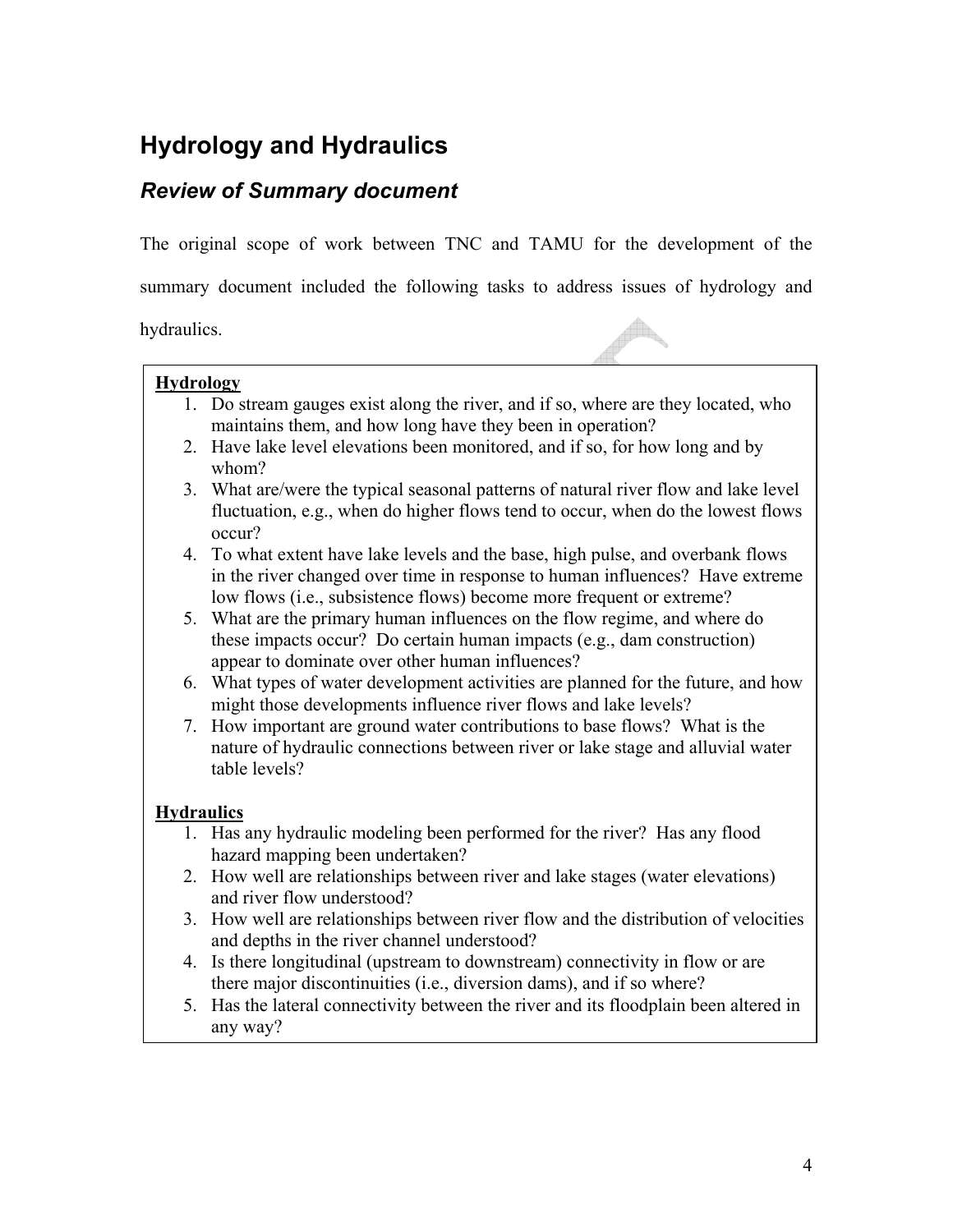With respect to hydrology, questions 1-5 were addressed in Winemiller et al. Question 6 has to do with water planning which is largely done through the Senate Bill 1 Regional Planning process managed by the Texas Water Development Board (TWDB). The final Region D regional plan and Draft State Water Plan for 2006 are now available. As part of the State Plan, the Cypress Basin Water Availability Model (WAM) was use to model the effects of the proposed water management plan on streamflows. This model along with the existing WAM allows us to quantify change in flows between natural, current, proposed and fully permitted conditions and specifically the frequency with which the system satisfies the building block recommendations developed in 2005.

A few words of caution regarding the following results are worth noting. The WAM was not developed specifically for this type of exercise and the results are probably best viewed in reference to changes between the various runs rather than as absolute predictors of the frequency of meeting the targets. One specific challenge in this exercise relates to the fact that the various flow targets recommended assume instantaneous or daily time step while the WAM produces results based at a monthly time step. To resolve this conflict, the WAM outputs were distributed to daily values based on daily time series patterns from existing USGS gages. Table 1 presents the frequencies of meeting the building block flow targets assuming natural, current, proposed (in SB1 regional planning) and fully permitted conditions.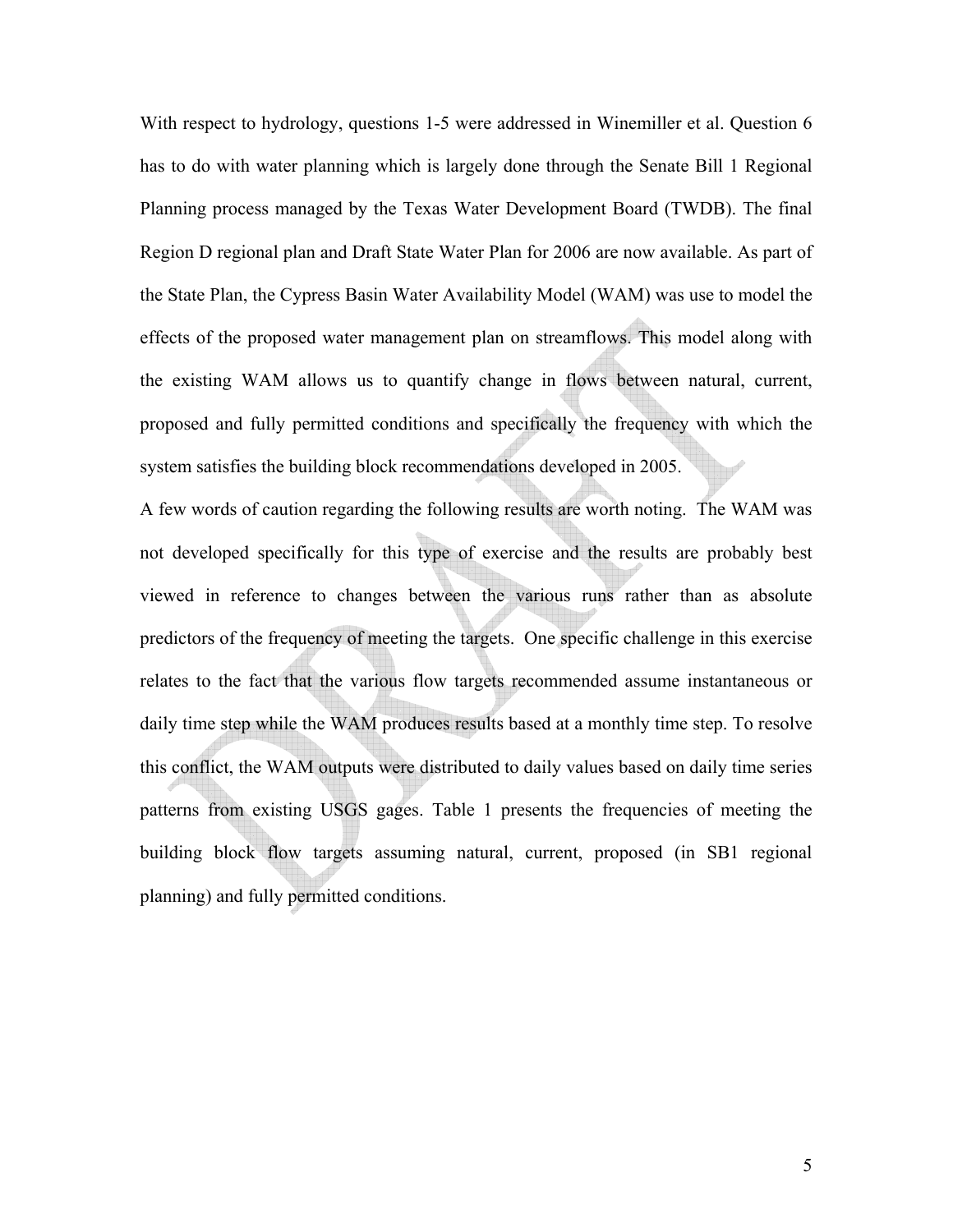| 10000<br>6000<br>1500 | $\overline{2}$<br>$\overline{2}$ | 10<br>$\overline{2}$ | 1                       | 1            | 5              |                 |                   |          |         |                 |       |
|-----------------------|----------------------------------|----------------------|-------------------------|--------------|----------------|-----------------|-------------------|----------|---------|-----------------|-------|
|                       |                                  |                      |                         |              |                |                 |                   |          |         |                 |       |
|                       |                                  |                      | $\overline{1}$          | 1            | $\overline{5}$ |                 |                   |          |         |                 |       |
|                       | $\overline{2}$                   | $\mathbf{1}$         | $\overline{\mathbf{4}}$ | $\mathbf{1}$ | 5              |                 |                   |          |         |                 |       |
|                       |                                  |                      |                         |              |                |                 |                   |          |         |                 |       |
|                       |                                  |                      |                         |              |                |                 |                   |          |         |                 |       |
| Dry                   | Avg                              | Wet                  |                         |              |                |                 |                   |          |         |                 |       |
| 90                    | 268                              | 396                  |                         |              |                |                 |                   |          |         |                 |       |
| 90                    | 347                              | 500                  |                         |              |                |                 |                   |          |         |                 |       |
| 218                   | 390                              | 536                  |                         |              |                |                 |                   |          |         |                 |       |
| 198                   | 330                              | 445                  |                         |              |                |                 |                   |          |         |                 |       |
| 114                   | 150                              | 264                  |                         |              |                |                 |                   |          |         |                 |       |
| 49                    | 79                               | 140                  |                         |              |                |                 |                   |          |         |                 |       |
| 13                    | 35                               | 70                   |                         |              |                |                 |                   |          |         |                 |       |
| $6\overline{6}$       | 40                               | 41                   |                         |              |                |                 |                   |          |         |                 |       |
| 6                     | 40                               | 40                   |                         |              |                |                 |                   |          |         |                 |       |
| 40                    | 40                               | 49                   |                         |              |                |                 |                   |          |         |                 |       |
| 90                    | 90                               | 94                   |                         |              |                |                 |                   |          |         |                 |       |
| 90                    | 117                              | 275                  |                         |              |                |                 |                   |          |         |                 |       |
|                       |                                  |                      |                         |              |                |                 |                   |          |         |                 |       |
|                       |                                  |                      |                         |              |                |                 |                   |          |         |                 |       |
|                       |                                  |                      |                         | Average      |                |                 |                   |          |         |                 |       |
| Natural               |                                  | SB <sub>1</sub>      | Full                    | Natural      | Current        | SB <sub>1</sub> | Full              | Natural  | Current | SB1             | Full  |
| 87%                   | 62%                              | 53%                  | 35%                     | 66%          | 43%            | 39%             | 28%               | 53%      | 38%     | 36%             | 25%   |
| 98%                   | 72%                              | 67%                  | 47%                     | 78%          | 59%            | 48%             | 37%               | 68%      | 54%     | 43%             | 31%   |
| 92%                   | 69%                              | 60%                  | 42%                     | 80%          | 62%            | 54%             | 38%               | 72%      | 58%     | 50%             | 34%   |
| 84%                   | 66%                              | 63%                  | 49%                     | 76%          | 60%            | 58%             | 41%               | 69%      | 57%     | 53%             | 36%   |
| 85%                   | 68%                              | 66%                  | 46%                     | 80%          | 66%            | 64%             | 42%               | 69%      | 58%     | 53%             | 37%   |
| 85%                   | 65%                              | 58%                  | 42%                     | 78%          | 55%            | 50%             | 35%               | 67%      | 49%     | 46%             | 31%   |
| 87%                   | 62%                              | 51%                  | 35%                     | 80%          | 44%            | 39%             | 23%               | 69%      | 32%     | 31%             | 19%   |
| 86%                   | 57%                              | 46%                  | 43%                     | 70%          | 38%            | 34%             | 12%               | 70%      | 38%     | 34%             | 12%   |
| 76%                   | 50%                              | 44%                  | 37%                     | 55%          | 32%            | 25%             | 14%               | 55%      | 32%     | 25%             | 14%   |
| 54%                   | 29%                              | 20%                  | 10%                     | 54%          | 29%            | 20%             | 10%               | 51%      | 27%     | 20%             | 10%   |
| 63%                   | 37%                              | 28%                  | 16%                     | 63%          | 37%            | 28%             | 16%               | 62%      | 37%     | 28%             | 16%   |
| 79%                   | 49%                              | 46%                  | 27%                     | 75%          | 46%            | 45%             | 26%               | 57%      | 35%     | 34%             | 18%   |
|                       |                                  |                      |                         |              |                |                 |                   |          |         |                 |       |
| <b>High Pulse</b>     |                                  |                      |                         | Sm Flood     |                |                 |                   | Lg Flood |         |                 |       |
| Natural               |                                  | SB <sub>1</sub>      | Full                    | Natural      | Current        | SB <sub>1</sub> | Full              | Natural  | Current | SB <sub>1</sub> | Full  |
| 39%                   | 37%                              | 27%                  | 16%                     | 35%          | 2%             | 2%              | 0%                | 22%      | 0%      | 0%              | $0\%$ |
|                       |                                  | Current<br>Current   | Dry                     |              |                |                 | Percent Excedence |          |         |                 | Wet   |

*Table 1 Frequency of meeting Big Cypress building blocks flow targets assuming natural, current and fully permitted conditions.* 

A similar analysis is presented in Table 2 which displays the frequency of meeting the various targets on Big Cypress both pre and post Lake o' the Pines.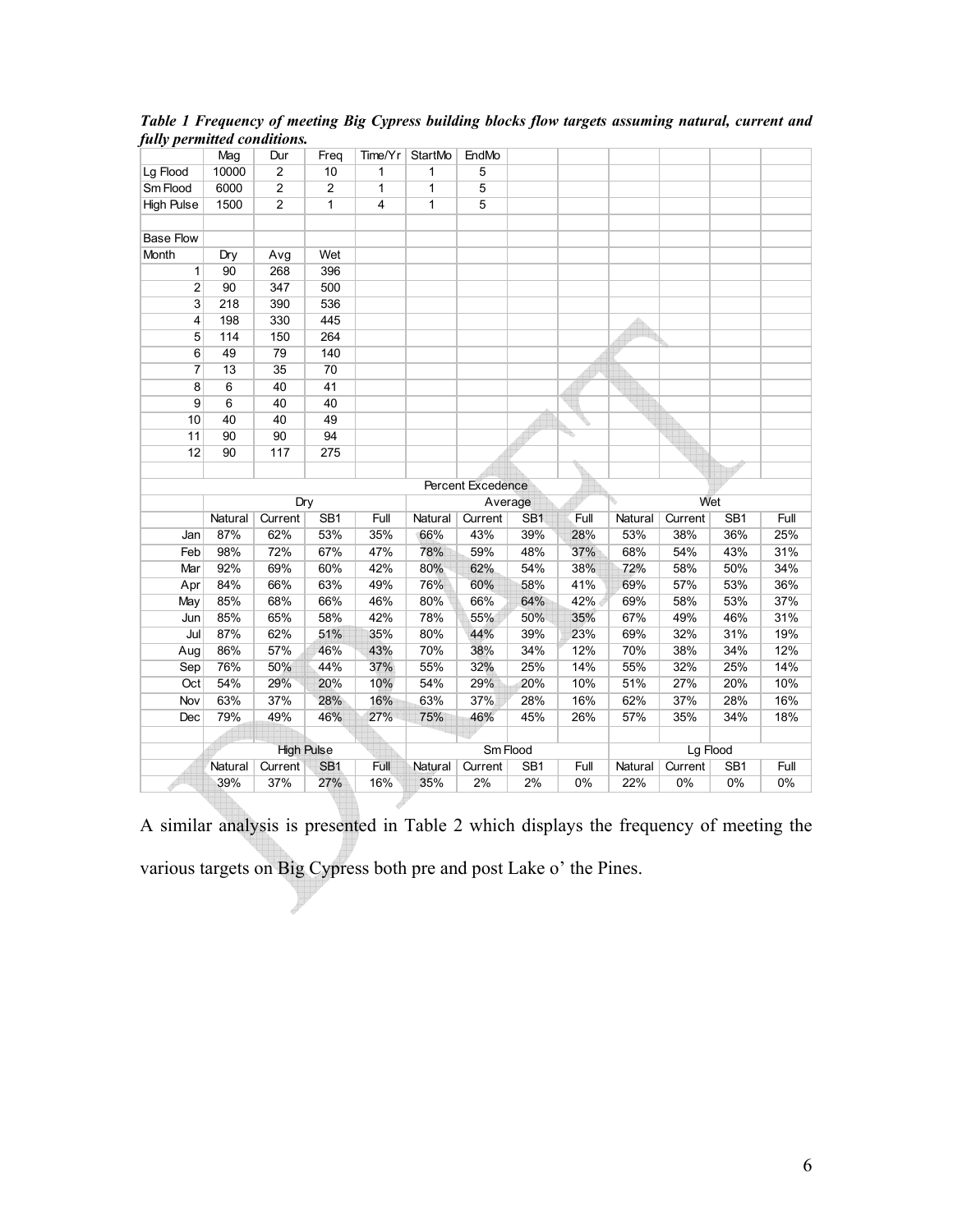|                         | Magnitude         | Duration        | Frequency Time/Year |                | <b>StartMo</b> | EndMo          |
|-------------------------|-------------------|-----------------|---------------------|----------------|----------------|----------------|
| Large Flood             | 10000             | $\overline{2}$  | 10                  | 1              | $\mathbf{1}$   | 5              |
| Small Flood             | 6000              | $\overline{2}$  | $\overline{c}$      | $\mathbf{1}$   | $\mathbf 1$    | $\overline{5}$ |
| <b>High Pulse</b>       | 1500              | $\overline{2}$  | 1                   | $\overline{4}$ | $\overline{1}$ | $\overline{5}$ |
|                         |                   |                 |                     |                |                |                |
| <b>Base Flow</b>        |                   |                 |                     |                |                |                |
| Month                   | Dry               | Avg             | Wet                 |                |                |                |
| 1                       | 90                | 268             | 396                 |                |                |                |
| $\overline{2}$          | 90                | 347             | 500                 |                |                |                |
| $\overline{\mathbf{3}}$ | 218               | 390             | 536                 |                |                |                |
| 4                       | 198               | 330             | 445                 |                |                |                |
| 5                       | 114               | 150             | 264                 |                |                |                |
| $\overline{6}$          | 49                | 79              | 140                 |                |                |                |
| 7                       | $\overline{13}$   | $\overline{35}$ | 70                  |                |                |                |
| 8                       | 6                 | 40              | 41                  |                |                |                |
| $\overline{9}$          | 6                 | 40              | 40                  |                |                |                |
| 10                      | 40                | 40              | 49                  |                |                |                |
| 11                      | 90                | 90              | 94                  |                |                |                |
| 12                      | 90                | 117             | 275                 |                |                |                |
|                         |                   |                 |                     |                |                |                |
|                         |                   |                 | Percent Excedence   |                |                |                |
|                         | Dry               |                 | Average             |                | Wet            |                |
|                         | Pre               | Post            | Pre                 | Post           | Pre            | Post           |
| Jan                     | 93%               | 69%             | 71%                 | 62%            | 60%            | 55%            |
| Feb                     | 99%               | 85%             | 77%                 | 76%            | 62%            | 66%            |
| Mar                     | 86%               | 79%             | 75%                 | 73%            | 65%            | 65%            |
| Apr                     | 85%               | 68%             | 76%                 | 60%            | 69%            | 53%            |
| May                     | 91%               | 57%             | 84%                 | 52%            | 69%            | 44%            |
| Jun                     | 82%               | 81%             | 67%                 | 64%            | 50%            | 54%            |
| Jul                     | 80%               | 97%             | 55%                 | 64%            | 41%            | 46%            |
| Aug                     | 70%               | 100%            | 28%                 | 54%            | 28%            | 52%            |
| Sep                     | 53%               | 89%             | 24%                 | 57%            | 23%            | 53%            |
| Oct                     | 28%               | 56%             | 28%                 | 56%            | 25%            | 46%            |
| Nov.                    | 44%               | 49%             | 43%                 | 48%            | 35%            | 41%            |
| Dec                     | 74%               | 66%             | 60%                 | 61%            | 44%            | 57%            |
|                         |                   |                 |                     |                |                |                |
|                         | <b>High Pulse</b> |                 |                     | Small Flood    |                | Large Flood    |
|                         | Pre               | Post            | Pre                 | Post           | Pre            | Post           |
|                         | 44%               | 35%             | 44%                 | $0\%$          | 31%            | $0\%$          |

*Table 2 Frequency of meeting Big Cypress building blocks flow targets under pre and post dam conditions.* 

Question 7 under hydrology has to do with vertical connectivity (groundwater). Groundwater surface water interactions continue to be a poorly understood concern. The current Region D plan proposes satisfying most of the future unmet demands from groundwater therefore, this issue will likely require continued effort.

The questions under hydraulics also are largely related to connectivity (lateral and longitudinal). Several studies, undertaken to model the relationships between flow, stage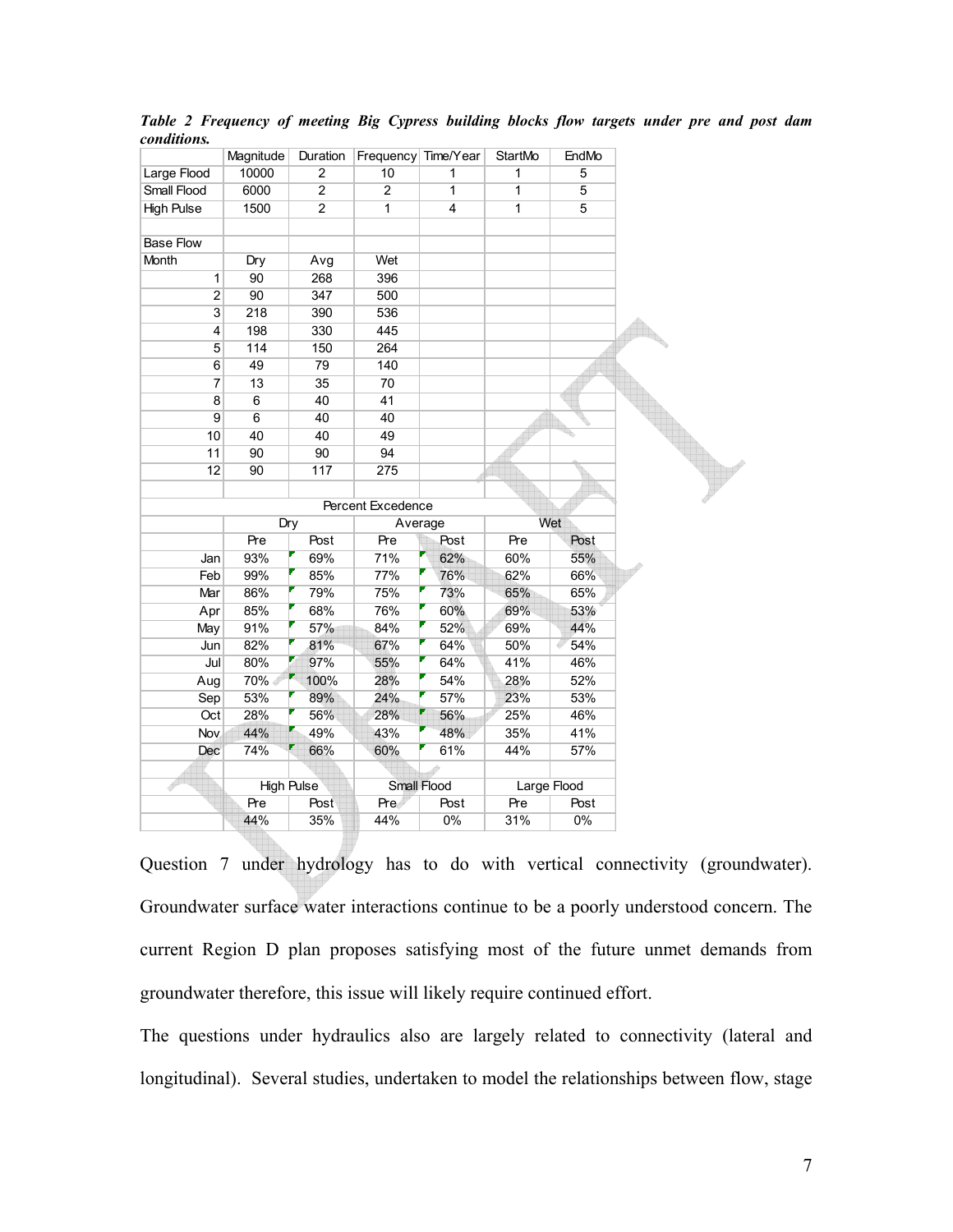and habitat (Questions 2-3), are described in Winemiller et al. The issue of lateral connectivity and effect of the dams (Question 4) is also addressed in Winemiller et al. With respect the questions related to longitudinal connectivity (Ouestions 1  $\&$  5) the Corps of Engineers (COE) Fort Worth district is currently undertaking an effort to collect cross sectional survey data to support the development of a HEC-RAS flood simulation model.

### *Review of 2005 Workshop Research Priorities*

During the 2005 flows workshop, several research priorities related to hydrology were identified. The first issue arose in response to the lack of a satisfactory water budget

#### Hydrology:

- 1. Develop correlation between old and new Jefferson flow gauging sites
- 2. What was the pre-dam duration of small floods?
- 3. How much gain/loss (from ground water, ET, and diversions) of water between Lake o' the Pines and Caddo Lake?
- 4. Assessment of floodwater accumulation (flood magnitude-frequency relationships) and backwater hydraulics below confluence of Little Cypress and Black Cypress

detailing the relationship between releases from Lake o' the Pines to flows into Caddo Lake. A critical component to this understanding is a reliable measure of flow in Big Cypress and of the various inputs and output to the creek as it flows into Caddo Lake. The desire to correlate with or reestablish an old gage near Jefferson may have arisen due to some confusion regarding the gages on Big Cypress. Historically there have been two gages on Big Cypress Creek:

• 107346000 Big Cypress Ck nr Jefferson, TX - This is a stage and discharge gage operated by the USGS located just below Lake of the Pines with a period of record from 8/1/24 to present. The data available from the USGS website is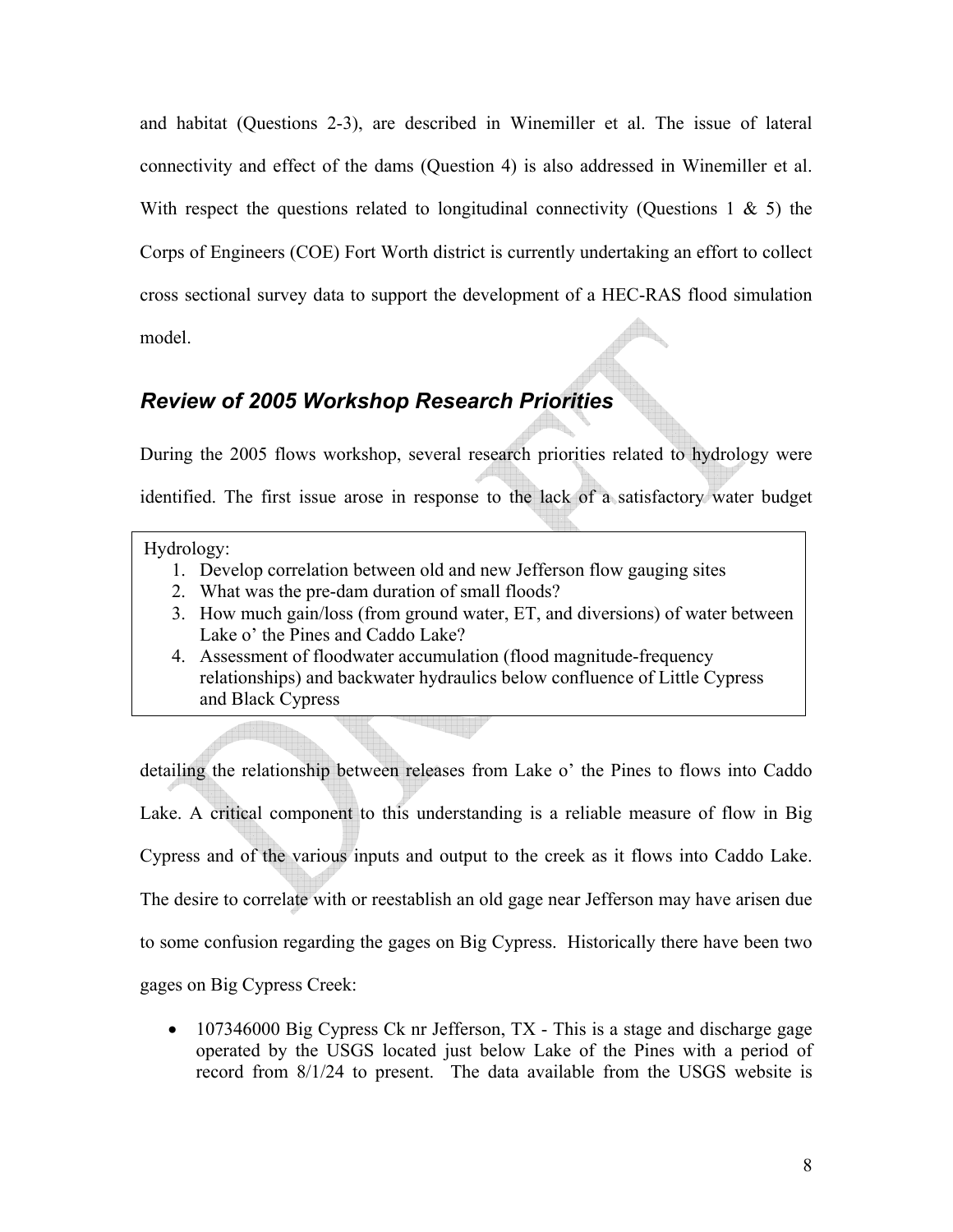missing the period from  $1/1/60$  to  $9/30/70$  (Lake O the Pines  $\sim$ Aug 1959). The data for the missing years is available in hard copy, not digital format.

• Cypress River at Jefferson, Tex – This is a wire-weight stage recorder (does not include discharge records) that was operated by NWS until about 1978. It is located on the Hwy 59 Railroad Bridge on the downstream end of Jefferson. The data is available in hard copy, not digital format.

The desire to correlate the old and new Jefferson flow gauging stations arose, based on the confusion that the old gage was a discharge gage on the HWY 59 bridge and the new gage was the USGS gage below Lake O the Pines. We are now of the opinion that correlating the old Hwy 59 stage only gage to the stage and flow gage below Lake of the Pines would be marginal and that the underling impetus for this task, to develop an accurate water balance for Caddo Lake is best served by the establishment of a new gage on Big Cypress below the confluence with Little Cypress (see ongoing work below). The second question, which was not elevated to one of the priority issues, was addressed to some extent in Winemiller et al., yet it raises an additional concern which may or may not have been part of the original discussion. The magnitude of a small flood, and in fact

all of the Environmental Flow Components, are reported by the IHA program based on

default criteria (Figure 1).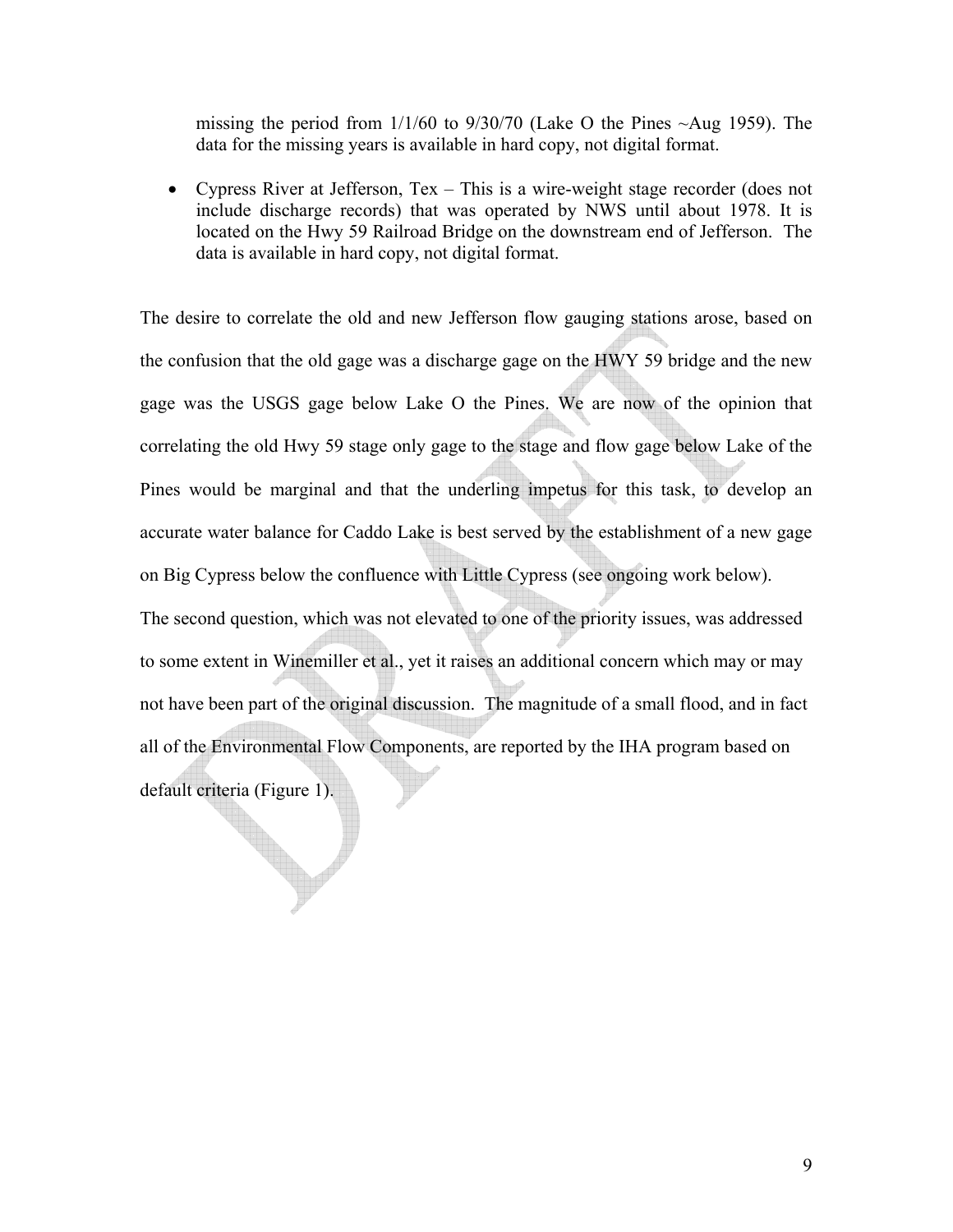| Analysis Title/Options   Analysis Years   Analysis Days   Statistics   Environmental Flow Components                                                                                                                                                                                    |  |  |  |  |  |  |  |
|-----------------------------------------------------------------------------------------------------------------------------------------------------------------------------------------------------------------------------------------------------------------------------------------|--|--|--|--|--|--|--|
| Environmental Flow Component (EFC) analysis computes statistics for five different flow components: extreme low flows,<br>low flows, high flow pulses, small floods, and large floods. If you wish, this analysis may be performed for two separate<br>seasons (see Analysis Days tab). |  |  |  |  |  |  |  |
| The parameters used to define EFCs can be set below.                                                                                                                                                                                                                                    |  |  |  |  |  |  |  |
| r−High Flow Pulses⊤                                                                                                                                                                                                                                                                     |  |  |  |  |  |  |  |
| All flows that exceed<br>percent of flows for the period will be classified as high flow pulses.<br>75<br>X                                                                                                                                                                             |  |  |  |  |  |  |  |
| 50<br>No flows that are below<br>percent of flows for the period will be classified as high flow pulses.<br>X                                                                                                                                                                           |  |  |  |  |  |  |  |
| Between these two flow levels, a high flow pulse will begin when flow increases by more than                                                                                                                                                                                            |  |  |  |  |  |  |  |
| percent per day, and will end when flow decreases by less than<br>percent per day                                                                                                                                                                                                       |  |  |  |  |  |  |  |
| r−Flood Definitiom                                                                                                                                                                                                                                                                      |  |  |  |  |  |  |  |
| 12.00<br>A small flood event is defined as a high flow pulse with a recurrence time of at least:<br>years.                                                                                                                                                                              |  |  |  |  |  |  |  |
| 10.00<br>A large flood event is defined as a high flow pulse with a recurrence time of at least:<br>years.<br>Z.                                                                                                                                                                        |  |  |  |  |  |  |  |
| r⊤Extreme Lowflow Definitiom                                                                                                                                                                                                                                                            |  |  |  |  |  |  |  |
| 110                                                                                                                                                                                                                                                                                     |  |  |  |  |  |  |  |
| percent of all low flows in the period.<br>An extreme low flow is defined as a flow in the lowest<br>$\times$                                                                                                                                                                           |  |  |  |  |  |  |  |
| <b>X</b> Cancel<br>Help                                                                                                                                                                                                                                                                 |  |  |  |  |  |  |  |

*Figure 1 Environmental Flow Components default criteria in IHA* 

These criteria could likely be improved (calibrated) to our basin based on site specific data.

Issues 3 and 4 are connectivity issues that will be discussed in the connectivity section.

## *Site Specific Information on Little and Black Cypress to support Building Blocks Flow Recommendations*

Although Winemiller et al. includes some analysis of the hydrology of Little and Black Cypress, they present a complete IHA analysis for Big Cypress only. A more complete analysis of Black and Little Cypress is included below. Since the flow regime of these tributaries has not been significantly altered no attempt is made to compare two different time periods. During the first Caddo Lake/Cypress Basin flows workshop in 2005, base flows for dry, average and normal years were based largely on the 25th, 50th and 75th percentile monthly low flow statistics generated by the IHA program. The high flow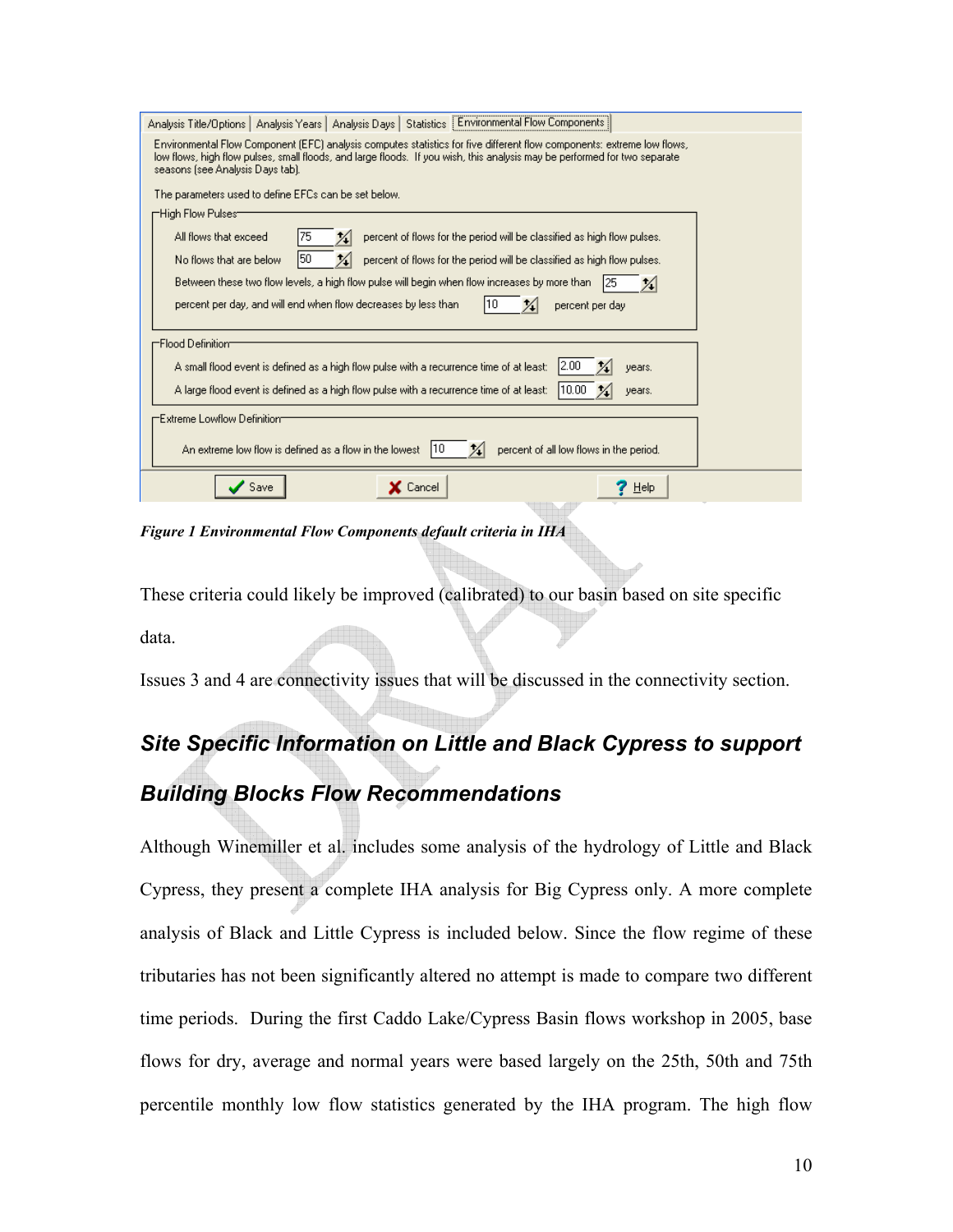pulse and flood flows were largely based on the 2 and 10 year recurrence interval flows. The magnitude, frequency, duration, timing and rate of change of these values were modified based on references to site specific studies and professional judgment. The basic statistical analysis to develop similar building blocks for Little and Black Cypress is presented below and in Appendices B-D.

#### **High Flows**

 $\Box$ 

High flow events, greater than around 500 cfs, have occurred historically in spring usually between February and April. In the Little Cypress, the1-day maximum peak flows are typically between 3,000 -7,000 cfs but can exceed 20,000 cfs in wet years (Figure 2). In the Black Cypress the 1-day maximums are on the order of 2,000-5,000 cfs (Figure 3). These high flow events last from 8-20 days and occur 3-8 times each year.  $\blacksquare$ 



Little Cypress Analysis 1-Day Maximum

*Figure 2 Annual peak flows for Little Cypress Creek at Jefferson* 

 $\Box$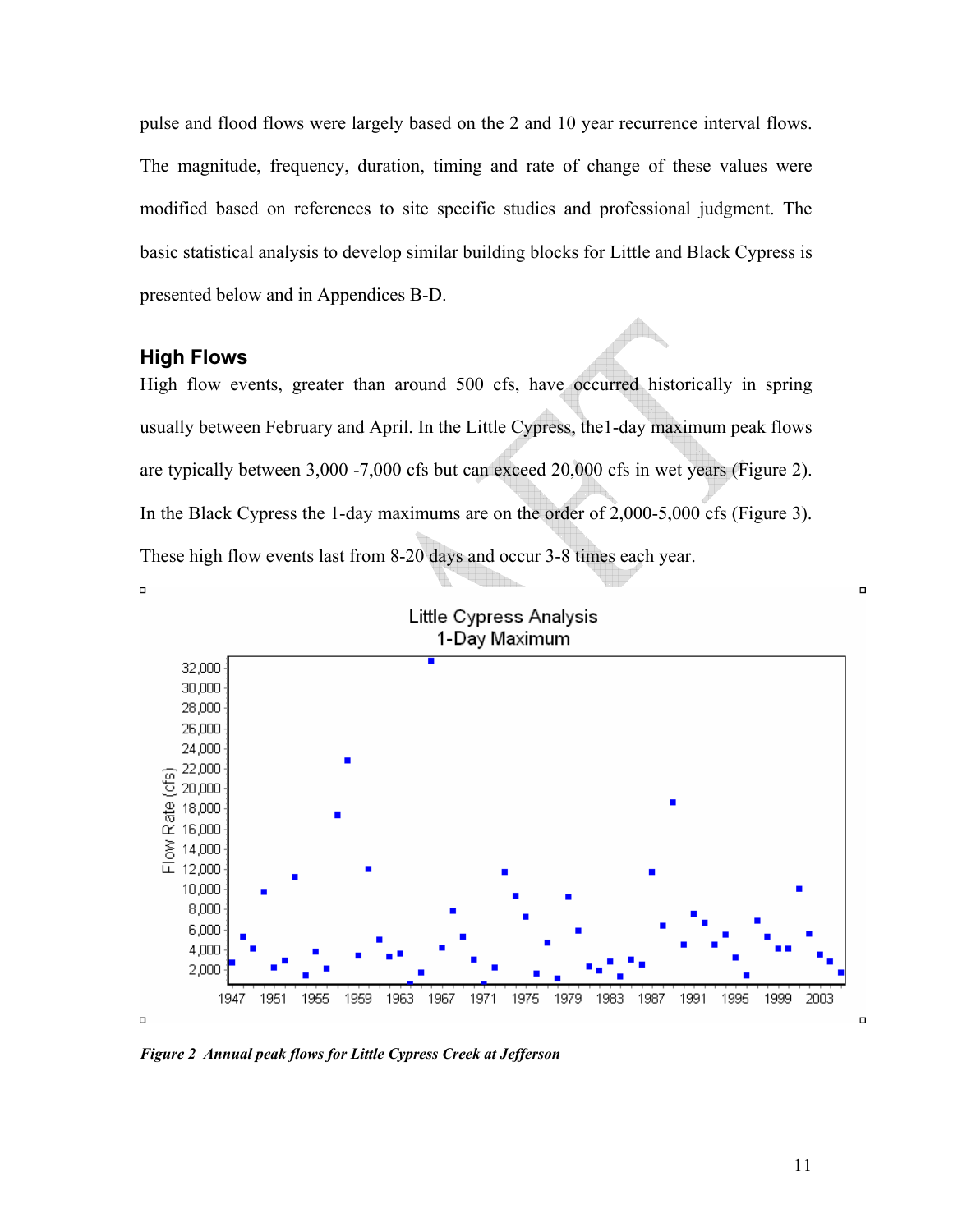

*Figure 3 Annual peak flow for Black Cypress Bayou at Jefferson* 

In addition to the daily maximums calculated with IHA, the USGS PKFQWin program was used to calculate recurrence intervals of instantaneous peak flows for Little and Black Cypress. Since this analysis was not presented for Big Cypress report it is included here as well. Full analysis outputs are in Appendix E.

| Recurrence  |        |        |              |
|-------------|--------|--------|--------------|
| Interval    | Big    | Little | <b>Black</b> |
| $1.5$ -year | 4.207  | 3.031  | 2.270        |
| $2$ -year   | 6,485  | 4.389  | 3.263        |
| $5$ -year   | 15,040 | 8.955  | 6,199        |
| $10$ -year  | 23,300 | 12.930 | 8,376        |

#### **Low Flow**

Both Little and Black Cypress historically have experienced periods of very little to no flow with flows essentially zero occurring in more than one quarter of the years. The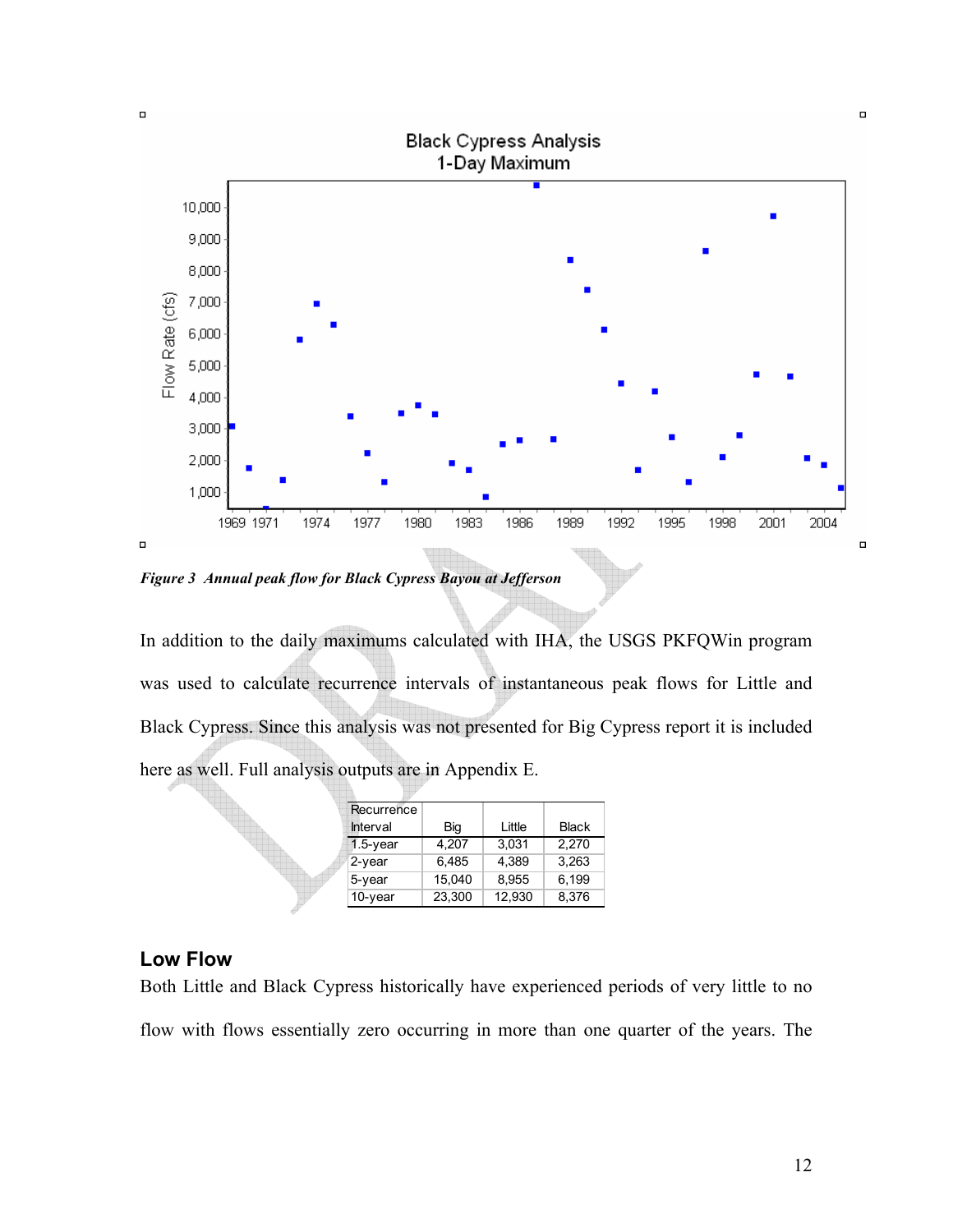median seven day average low flow or 7Q2 are 0.53 and 0.12 for Little and Black Cypress, respectively.



13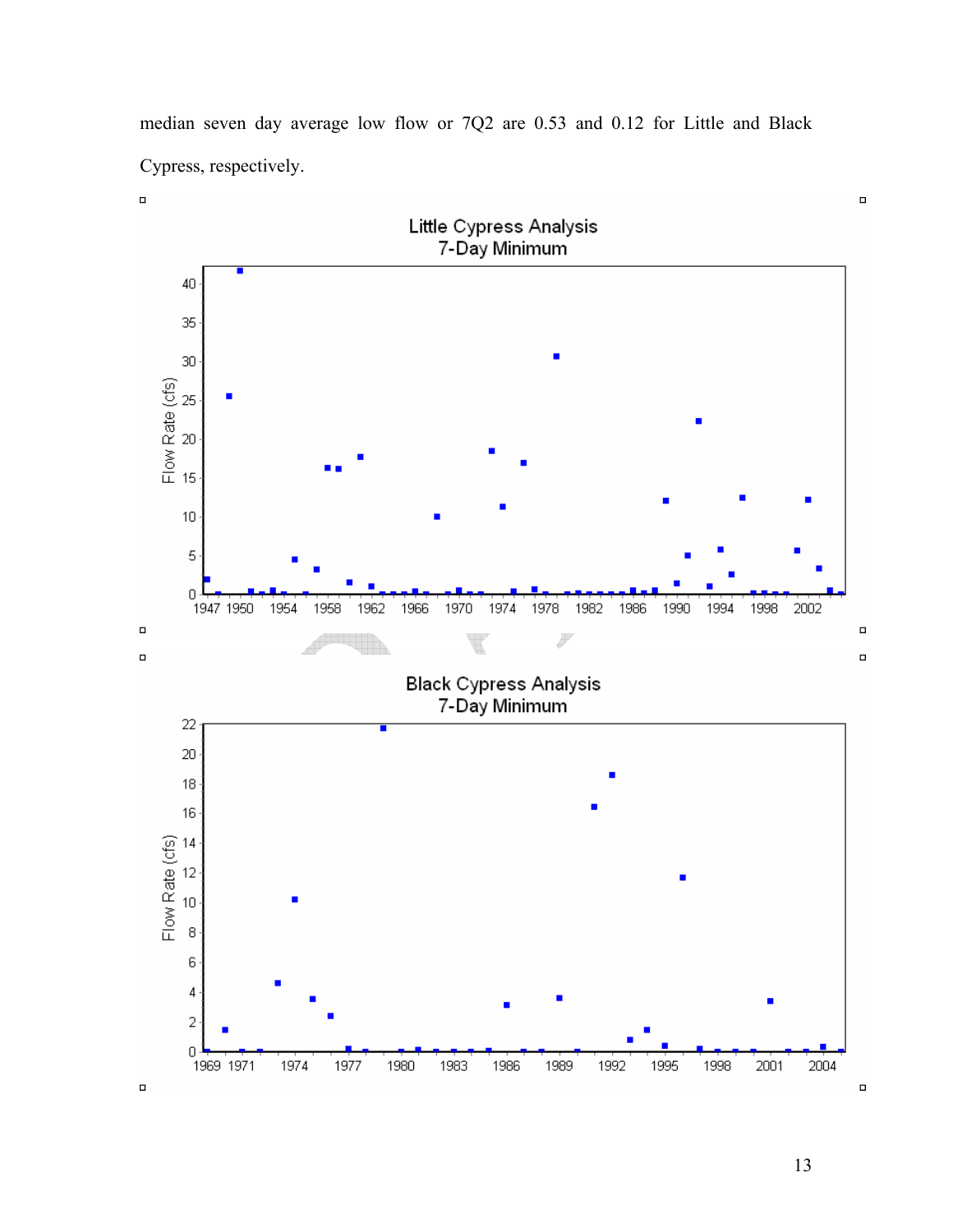These low events also exhibit seasonal characteristics occurring most often in the late summer and early fall (Aug-Sep) about 2-4 times per year and typically lasting several weeks.

#### *Status report of on-going work*

The main tasks completed for hydrology and hydraulics have been the establishment of a new USGS gage and installation of continuous monitoring stations at which relationships between stage and discharge will be developed. The new gage, USGS gage 07346080, Big Cypress Ck abv SH 43 nr Karnack, TX was established in May 2006 and is currently reporting river stage. A rating curve will be developed over the next 1-2 years subject to flows after which time the gage will also report flow. This new gage, on Big Cypress, will allow us to better calculate a water balance into Caddo Lake.

The USGS has established four instrumented cross-sections at non-gaged locations for continuous monitoring of stage, temperature, and discharge in advance of prescribed releases. These will be used to relate flows and stage to biological and geomorphologic assessments.

14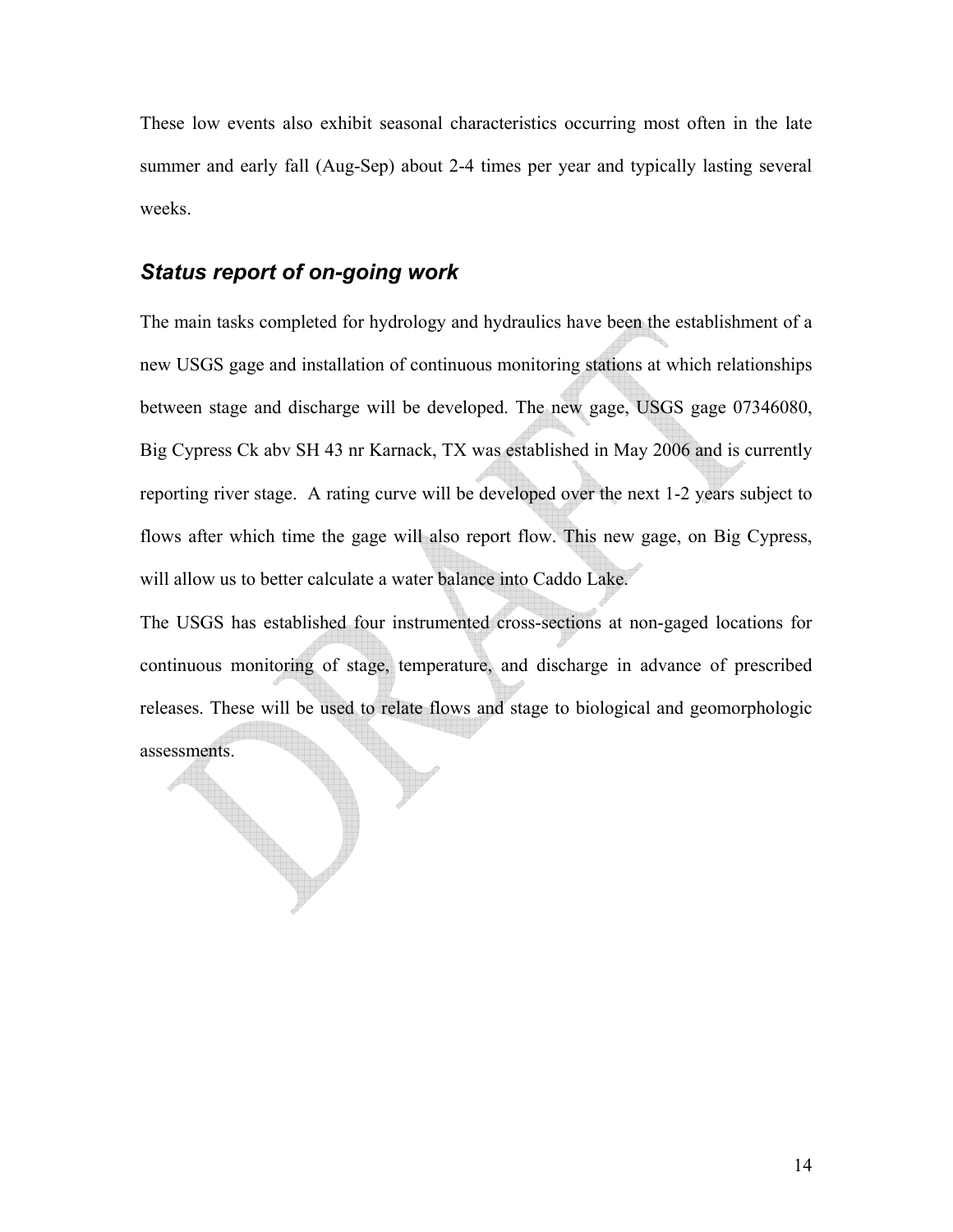

*Map 1. USGS permanent gages and temporary continuous monitoring stations.* 

#### *Consistency with the Texas Instream Flow Program*

With respect to the hydrology component, some progress has been made in using the state's Water Availability Model (WAM) to determine flow frequencies, which is consistent with some of the language within the TIFP documents. The building blocks approach and the reliance on a natural flow regime are also part of the state methodologies.

The TIFP section on hydraulics is focused on developing multi-dimensional hydrodynamic models to predict habitat and the hydrology section generally supports that development by providing guidance as to the range of flows to be analyzed. The development of a multi-dimensional habitat model has not been identified as at priority at